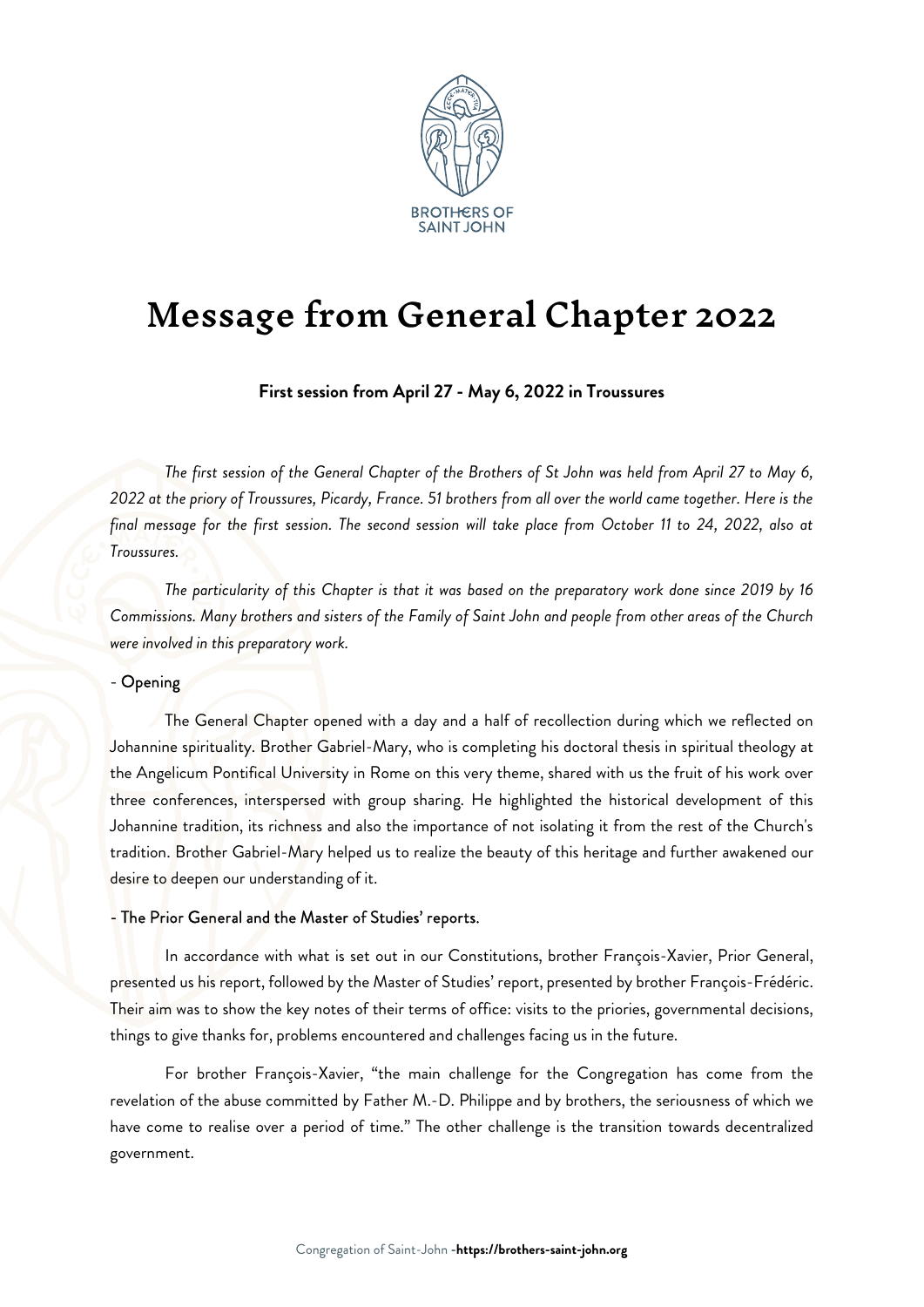In his report, brother François-Frédéric spoke to us from the perspective of an integral formation, which besides our academic studies involves areas of human, pastoral, spiritual and religious life. He also spoke of the richness and challenges of decentralization with regard to formation, and especially the need for brother formators.

These two reports were followed by answers to questions asked by Capitular brothers.

## - Commissions

A good deal of the preparation of General Chapter 2022 had been entrusted to commissions which worked with experts from other areas of the Church and consulted with brothers from the Congregation. The Capitular brothers thus benefited from reflections matured over a period of three years and on which they were able to express their opinions.

## - Charism

We worked on a text presenting our charism as Brothers of Saint John. This is the culmination of work done by the Commission for the Charism since General Chapter 2019, of different consultations (of the brothers as a whole and of the different regional chapters), as well as of exchanges during the present Chapter. It was a question of providing, in a brief document, an updated expression of our identity as Brothers of Saint John. The text adopted (see appendix) has three parts: the essential elements of our spirituality, our witness in service of the Church, and our way of life. This text will be sent to the Dicastery of Consecrated Life in Rome which wished to have such a document. It now serves as a reference to express our identity.

## - Fundamental texts

The Rule of Life written by Fr. M.-D. Philippe has until now been one of the fundamental texts of the Congregation. It contains significant elements of our heritage. As the first expression of what kind of life the brothers wanted to lead, it has played an important role in the vocation and spiritual sustenance of many of us.

General Chapter 2019 affirmed that "if the charism is truly a life according to the Holy Spirit then, because of the grave abuses he committed, Fr. M.-D. Philippe cannot be a model of that life. Accordingly, the Brothers no longer refer to him as a norm for bringing up to date their charism today." Now that the brothers are aware of the abuse, and also of the shortcomings and ambiguities in the text itself, General Chapter 2022 therefore considered that the Rule of Life can no longer be a reference for our life and took the decision to withdraw it from the Constitutions (cf. C. 9-25), to no longer mention it in the Vows Formula (cf. C. 38), nor to read and commentate it during chapters (cf. D. 85.7).

General Chapter 2022 recognized the primordial character of the Constitutions as an expression of our vocation and way of life, and wants to focus the work of reform for the coming years on them.

For the same reasons, the Chapter chose to end communal recitation of the two prayers written by Fr. M.-D. Philippe: the prayer of consecration to Mary, "As the Father has chosen you", and the prayer to St. John, "O John, Shining Star of the Church".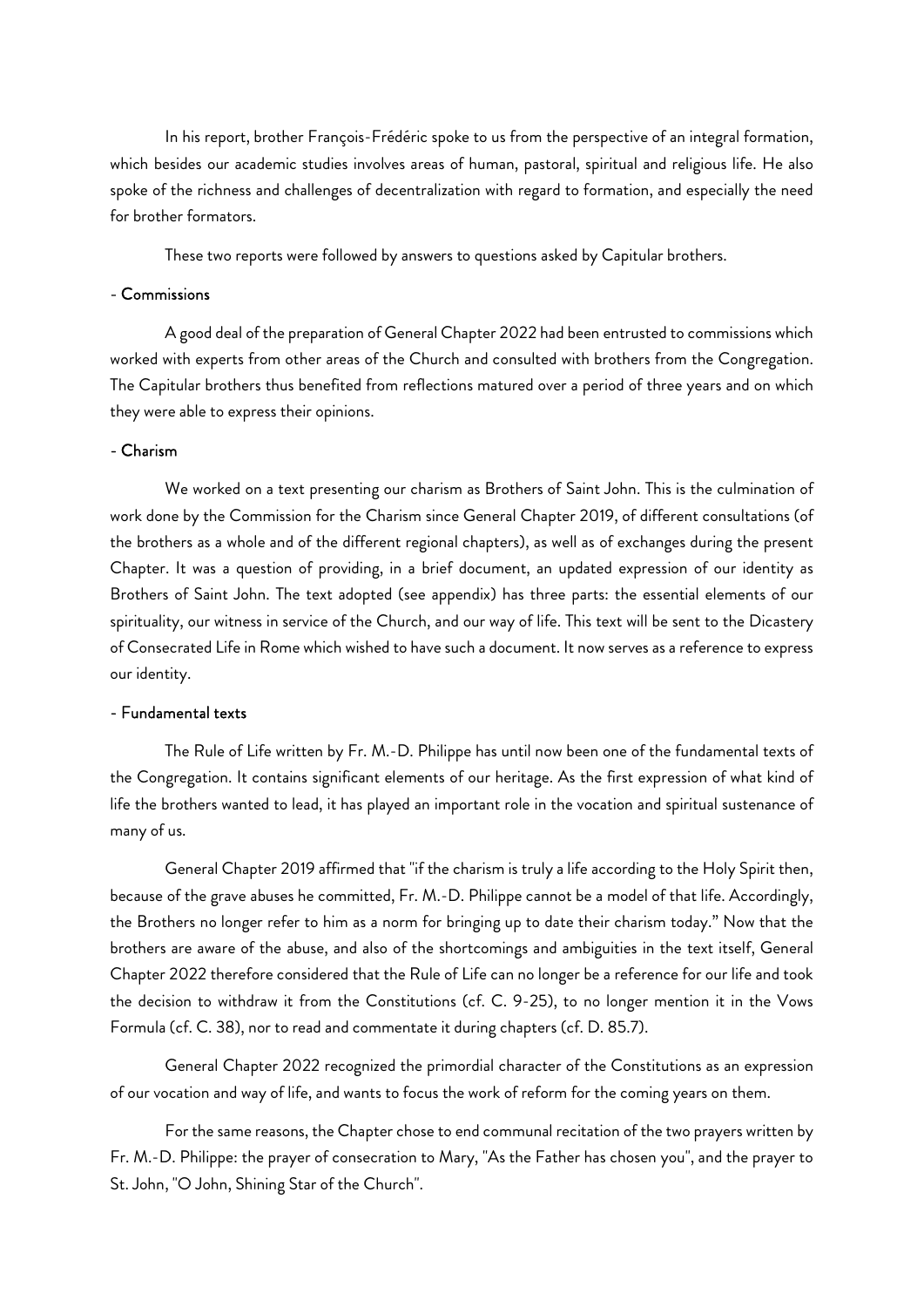Looking to the future, the Chapter suggests that ideas for prayers, both from the tradition of the Church and those written by our Community, be sent to the Commission for Fundamental Texts by September 30, 2022. In addition to this the Chapter has requested that a collection of prayers be compiled under the responsibility of the brother liturgist of the Congregation.

## - A penitential approach to the abuse victims

General Chapter 2019 requested that, when the conditions were met, a celebration be prepared for asking forgiveness of victims of abuse committed by our founder or by brothers themselves. Since then, a commission has been working on this subject with the help of Dr Isabelle Chartier-Siben, a victimologist and the founder of an association for victims, "C'est à dire<sup>1</sup>". Dr Isabelle was invited to speak at the Chapter and she insisted on quality and authenticity when asking forgiveness, and presented the prerequisites to be observed. In particular, we need to recognize the acts of abuse with exact words and become fully aware of "the suffering and destruction inflicted on the victims". We realized that the challenge was not primarily to organize a celebration asking forgiveness, but to take up our responsibility at every level (congregation, priory, personal) and to commit ourselves in different areas: penance, prayer, reparation, remembrance, and finally asking forgiveness. During the second session, we will need to address the following two questions: "What gestures and steps seem appropriate to me in order to move forward on the path of recognizing the abuses and the sufferings experienced by the victims? What steps in asking forgiveness could we envisage in order to put our collective and individual responsibility into practise?"

## - Meeting with the Prioress General and the Directress of formation of the Apostolic Sisters

Sister Claire de Jesus, Prioress General of the Apostolic Sisters of St John, and Sister Dominique, Directress of Formation, were invited by Brother François-Xavier to address the Chapter. This meeting followed the latter's visit to the Apostolic Sisters' General Chapter last November. The Prior General communicated to the capitular brothers that he had asked forgiveness of the Apostolic Sisters' Chapter for the disrespectful and seriously abusive behaviour of certain brothers towards sisters. The two sisters reminded us of these painful facts in a thoughtful but candid way. After having told us of their joy in cooperating with the brothers, Sister Clare de Jesus and Sister Dominique also shared with us the difficulties encountered in this cooperation, in formation and in common apostolates. In particular, some sisters suffered from clericalist attitudes on the part of certain brothers who did not treat them with respect. This exchange left a deep impression on the Chapter, invited us to reread our common history and committed us to a better adjusted, more respectful and fraternal relationship. This will be a fruitful path for the witness of the Family of St John and our cooperation in the mission.

## - Decentralization

For several years now, a process has been underway in our community for the decentralization of government and the constitution of provinces. This movement is now part of the synodal path to which Pope Francis invites the whole Church. We therefore continued our reflections, integrating the consultations of

<sup>1</sup> https://cestadireweb.org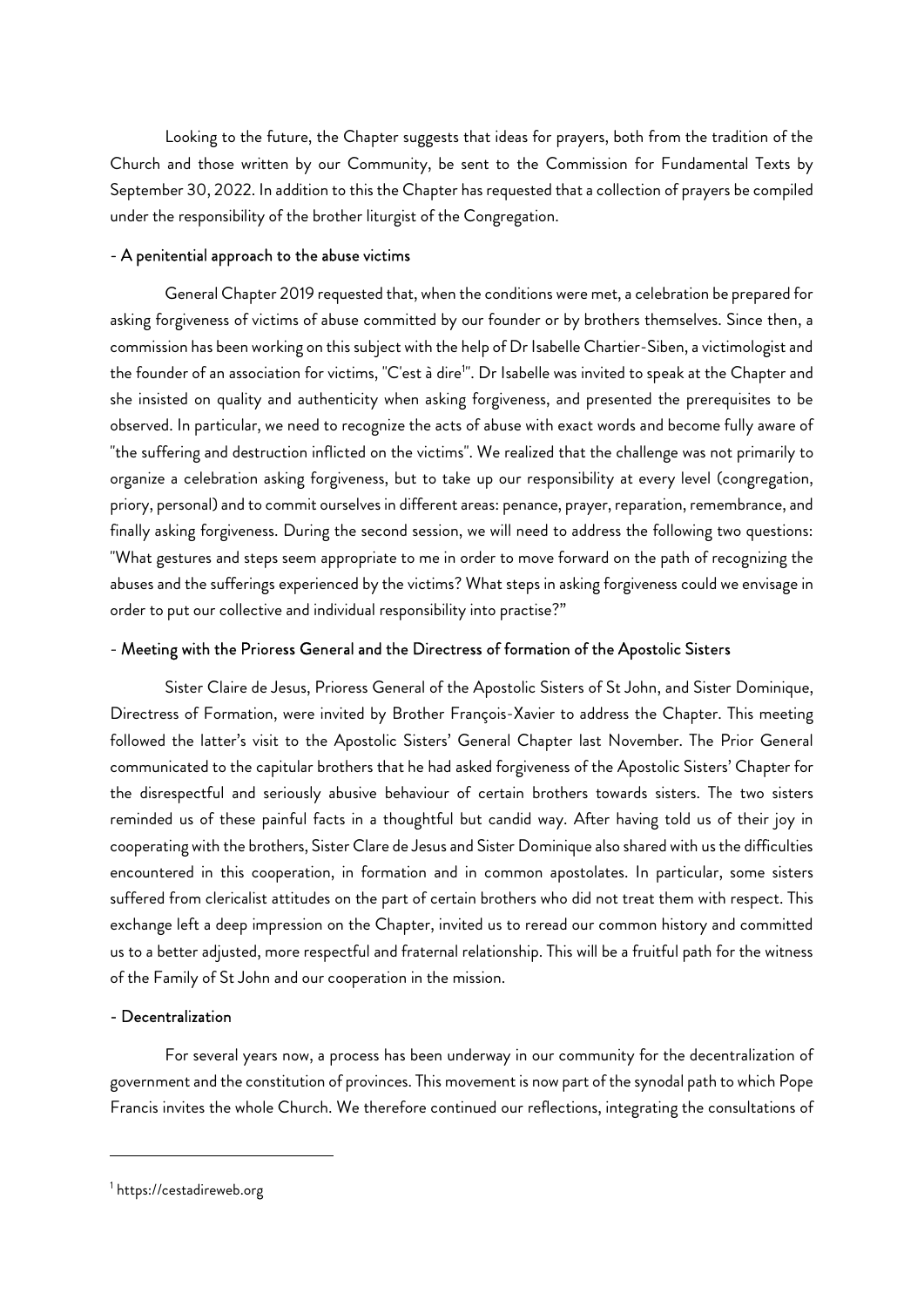the last Vicarial and Pro-Provincial Chapters. The elements which have been most appreciated come from experience: for the past three years, three of our large regions (Africa, the Americas, and Northern Europe) have experimented with the status of "pro-province". The feedback from brothers who have experienced this status has been positive, especially because of the greater awareness of responsibility on the part of the regions.

Our Chapter adopted the legal framework of a derogatory status to our current Constitutions which could be used for the next six years in the case of an effective transition into provinces. This transition will be submitted to the vote of the General Chapter 2022 at its second session.

## - Formation

Within the framework of the reflection upon unity and cultural diversity in our formation, Brother François-Frédéric, in his function as Master of Studies and in the presence of the Capitular brothers, asked forgiveness with regard to brothers who came from other countries to do their formation in France. Indeed, even though for years now an important effort has been made in our formation houses throughout the world to better take into account the variety of cultures, we had to recognize that this has not always been the case, that some brothers have suffered from it and some remain hurt. We still need to make progress in welcoming our brothers and being open to their cultural characteristics.

In connection with decentralization, we have reflected on the future of initial formation in our community. In recent years, several houses of study in philosophy have been developed (Simbock in Cameroon, Cebu in the Philippines). Questions concerning the international framework for our theological studies and the unity of our formation have now arisen. Work upon these questions has now started and will be pursued in the second session.

During work on our future Ratio Formationis, a text presenting ongoing and initial formation, we studied the "dynamics of growth" according to the different dimensions of formation: spiritual, human, intellectual, religious, community and apostolic. During the second session, we will have the opportunity to express to the Prior General, by means of a vote, our opinion upon the promulgation of the text of the Ratio Formationis.

Moreover, the Chapter has decided, on an experimental basis for 6 years, to replace the office of Master of Studies with that of a brother-in-charge of integral formation.

## - 2nd session of the General Chapter

In addition to continuing the themes of the first session, the Capitular brothers will meet in October to work on new topics related to the following commissions: Interdisciplinary Commission (historical, doctrinal and psychological analysis of the abuses which occurred in the Family of St. John), Commission for Doctrine (critical examination of books written by Fr. M.-D. Philippe), Commission for the Ratio Studiorum (a complementary document to the Ratio Formationis concerning studies), Commission for Old Age and Dependency, and Commission for Liturgical Chant. We will also undertake an important task that will occupy us in the years to come: the revision of our Constitutions. The Capitular brothers will also elect the Councillors of the Prior General and the brother-in-charge of integral formation.